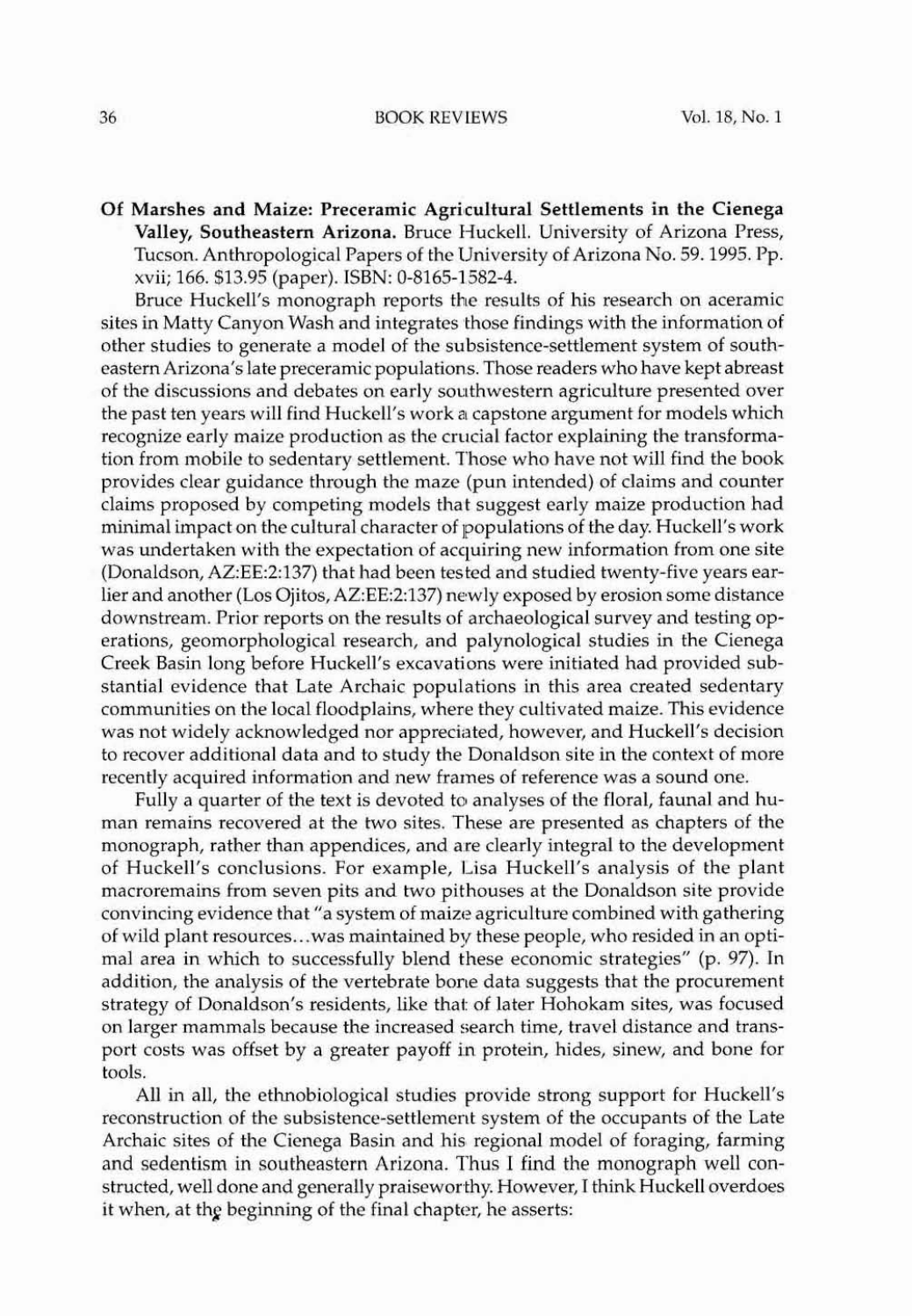"The 1983 investigations at the Donaldson Site and Los Ojitos... have fundamcntally changed our understanding of the settlement and subsistence strategies of societies in southeastern Arizona in the mid to late first millennium before Christ... Of particular importance is the evidence of how agriculture became integrally woven into the fabric of these societies. Byat least 500 B. c., the basic clements of the mixed farming-foraging economy that typified the next 2000 years of southwestern prehistory were clearly present." (p. 117)

For one thing, the only new evidence for subsistence strategy provided by his excavations is the demonstration that maize was a significant aspect of the diet. Prior information had clearly indicated maize was grown, and the two structures Huckell recovered (as he realizes) are not more definitive evidence of sedentism than existed previously. Further, if the faunal materials Huckell recovered were the sole body of evidence for a reconstruction of the animal procurement strategy, his contention that large mammals were favored over leporids would not be tenable. Eddy's excavations produced 75% of the artiodactyl remains known for the site while Huckell's yielded 63% of the leporid bones.

For another, there is actually no clear evidence that agriculture was "firmly woven into the fabric" of Cienega Phase population culture (or cultures). The evidence informs us only that subsistence-settlement systems at Donaldson and a number of Cienega Phase sites were characterized by production and consumption of food plants and non-mobile residency. Extension of this knowledge to reconstruction of the character of Cienega Phase societies requires the debatable assumption that the cultural importance of maize production is properly measured by its ubiquity in secondary trash deposits.

Finally. the idea that food production is an adequate archaeological index of agriculture is anthropologically naive. Anthropologically speaking, agriculture is a type of economy in which food production is a crucial element in the interactive relationships of social, political, and religious subsystems as well as a behavior pattem that is structurally significant for the ways members of a society maintain their standard of living. All groups who produce food do not participate in agricultural economies, and all who do participate in them do not necessarily cultivate the food they consume. Huckell's book does not reveal the warp and woof of the fabric of Cienega Phase society. The subsistence-settlement system may be no more than a pattern painted on its surface.

I believe Huckell's appreciation of the value and necessity of recognizing the archaeological distinctions between San Pedro Phase and Cienega Phase assemblages is fully justified, but I find his re-Iabeling of the period from about 1500 B. C. to the time of the arrival of pottery in the first millennium untenable. Sites on the Colorado Plateau and other parts of the northern southwest are labeled "Late Archaic" if they yield no evidence (macroremains) of maize cultivation and "Basketmaker II" if they do. Basketmaker II sites, however, are contemporary with the sites in southeastem Arizona and the Mogollon Highlands that are labeled "Late Archaic" because they contain evidence of maize cultivation. There's not much question that this awkward situation should be corrected. But Huckell pro-